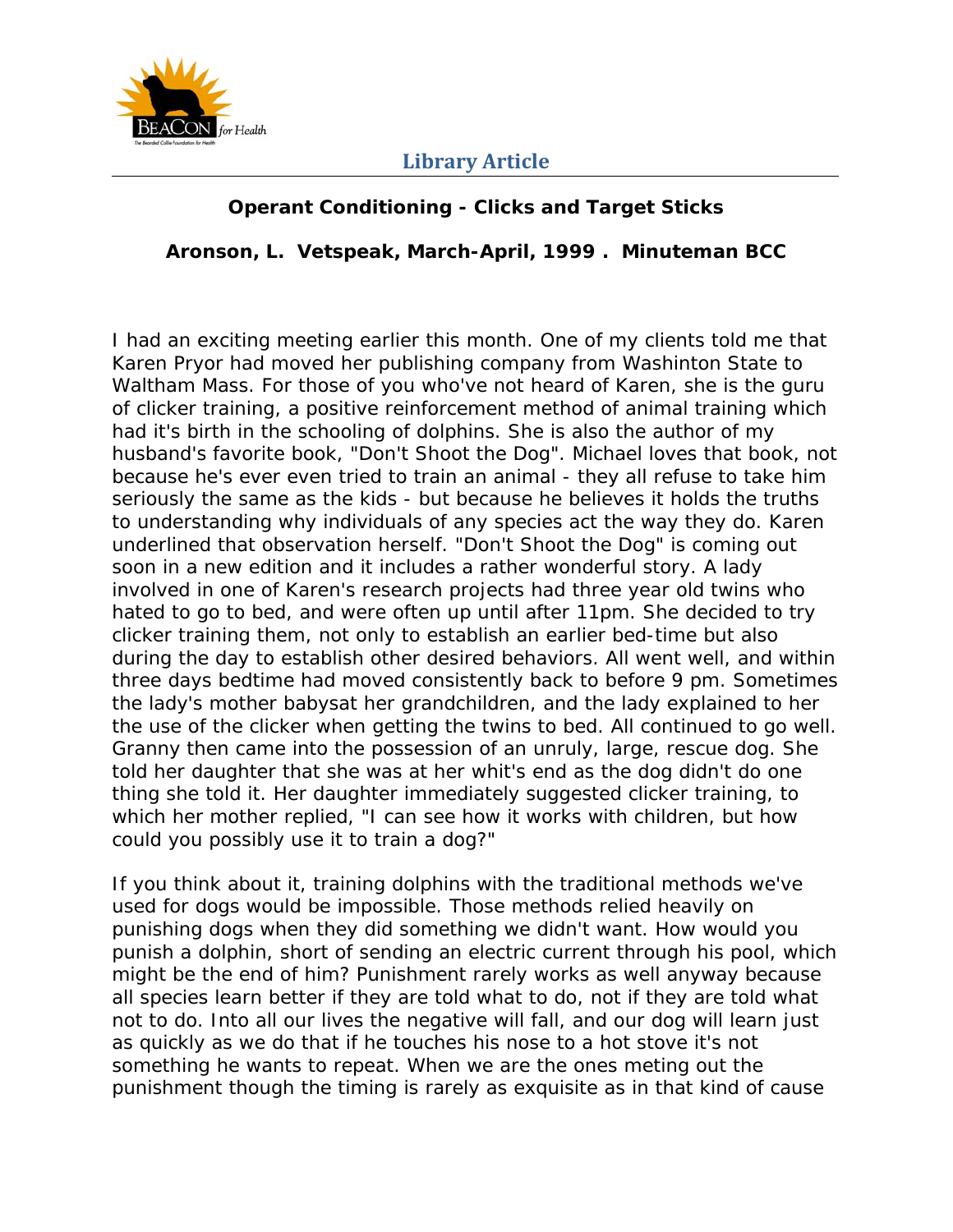

and effect learning. By the time most people jerk the choke collar of the forging dog, he may have fallen into step again beside them, and gets the idea that's not what is wanted and forging is OK. Even more extreme is the owner who comes home and finds his young - or not so young - dog has had an "indiscretion" on the carpet. If the owner lets loose his irritation there will be a communication problem. The owner is yelling because the dog peed or pooped inside, but for the dog the translation says, "Dad gets mad if there is pee or poop on the floor." The fact he caused it to be there is not a part of the situation in his mind.

We had a Westie owner who brought his young dog to us for house training problems convinced the dog was doing it to him on purpose to spite him for leaving the dog home alone. Well, having worked our usual wonders, the dog quickly became a model citizen, at least in the house-breaking department. Several years later he got a new pup, and arrived home (no he didn't believe in crates) and found further indiscretions. However, it was not the young pup who slouched guiltily away but the old dog, who was not responsible for the mess at all, but still remembered his early lesson that pee and/or poop on the floor when Dad got home made him mad. Young pup was happily jumping all over Dad without a care in the world.

Back to our dolphin, if punishment won't work what will? Theoretically if we could dangle a fish over his nose we could get him to do what we want. That's fine if what we want is for him to swim around the edge of his pool after us, but not many people would pay to see him do that. They want to see him jump through hoops and dunk basketballs across the other side of the pool. We need some way to tell our dolphin that he's doing something we like when he's at a distance from us, and that's where the clicker comes in. In the case of the dolphins they used whistles but it's the same principle. The click says immediately that's what I want, and the actual reward will be forthcoming at a later time.

The first step in clicker training is to establish the link in the dog's (or any other animal or human) mind between the clicker and an actual reward for good behavior. That bit takes only a minute or two in most cases. The usual reward most trainers use is food, but you can also use hugs, pats, praise, a game of ball or frisbee or anything else the dog likes, or mix rewards. Take your dog somewhere there are few distractions at first. Click him (to get clickers see the address at the end of the article) and give him a tiny food reward. Repeat. Once he starts looking at the clicker rather than the hand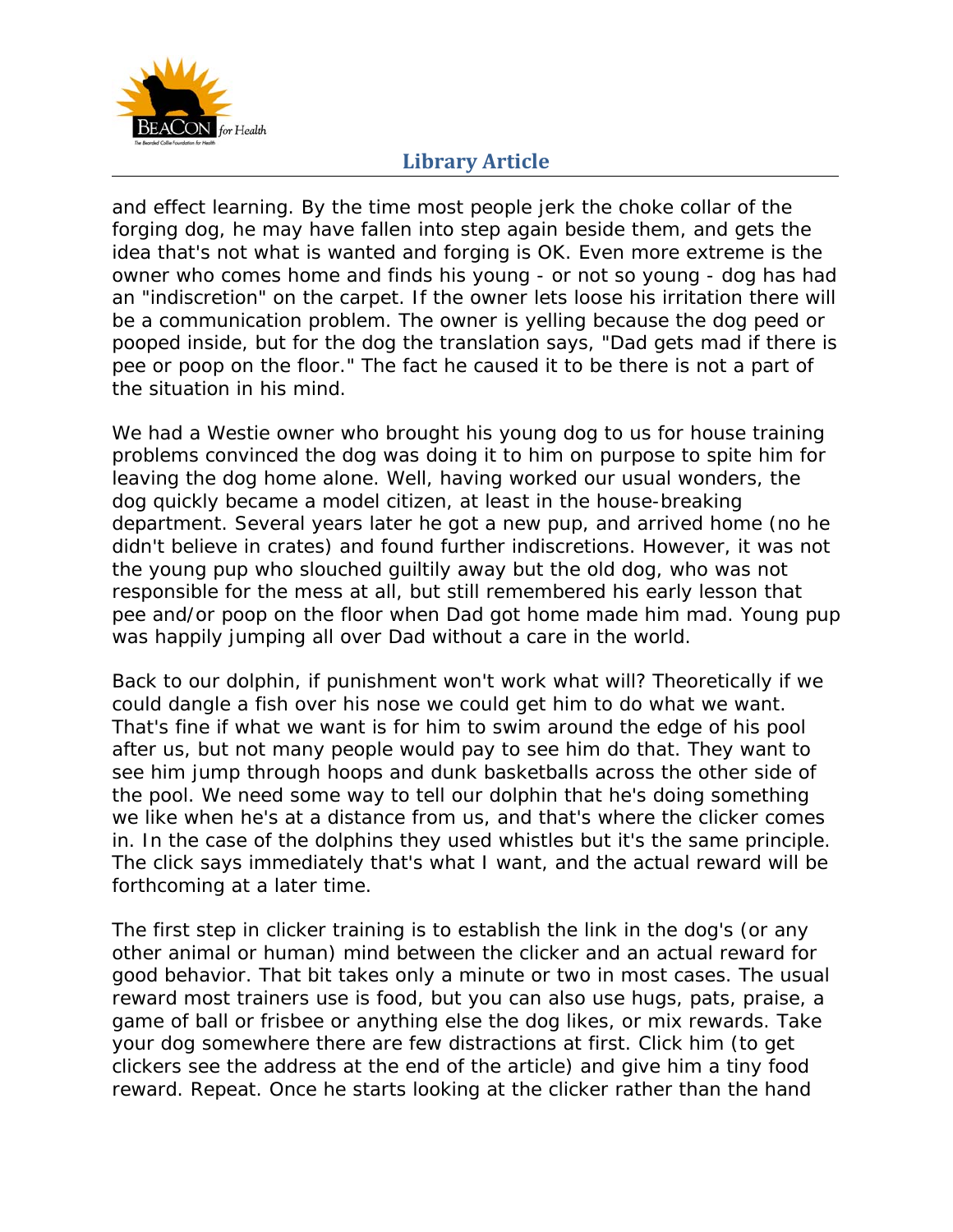

that feeds him, you know he has made the connection. Next think of a behavior you would like him to learn, it can be almost anything, but it's best if it's something simple he does naturally to start with, for example sit. Traditionally sit was trained by pulling up on the collar, and pushing down on the butt. Some obliging dogs went ahead and sat, others felt the pressure and resisted it. OK so as long as you had your hands on Fido you might be able to get him to sit, but could he generalise this and sit when so ordered if he was at a distance from his owner? Often times the answer was "no". Next came the idea that if you took a food treat and gradually raised it over and behind his head he'd have to sit. Try it, it works quite well for most dogs. Ruffian, the latest Beardie at Fivefields, believes it's an indication she should stand on her hind legs and mug your hand. Once again though, it doesn't work if you want the dog to sit when he's on the other side of a busy street from you. Still, as we'll see later, it is an idea we can certainly incorporate in our training. Now the dog understands click  $=$  reward, either wait for him to sit on his own, or try and speed it up with the "target" (food or otherwise) over his head. Click and reward. After a few repetitions he'll figure out that sitting gets a click and a bit of food. Now you can say "sit" or give him a hand signal command and when he sits click and reward. A dog that is rewarded each time he does something tends to become less quick in his response and more slovenly in the execution. Once he has the idea, be selective and only reward "better" performances, or require him to hold the behavior longer. Do not reward the dog unless you have given the voice or hand command for "sit" at this point. If he sits without your asking you can tell him he's wrong ("uh-uh" or "wrong" or use a different noise signal - I like a duck call).

To train your dog at a distance it is useful to introduce the target stick. Actually, you can use anything as a target, and the stick can be any stick you don't have to purchase a special one, but the target sticks sold for training are straight wands about 3' long which fold up when not in use. Using your clicker get the dog to bump his nose at the rubber tip at the end of the target stick (we often use a dressage whip with horses, and they can bump either end depending on owner choice so perhaps I should say the designated end). Again use the clicker, and at first reward any attempt to touch the stick and gradually hone into the rubber end. Actually, for the purpose of training it may even be better if instead of physically touching the stick the dog just focuses on the end. Once he's doing this consistently introduce the command "touch" or "focus". The target stick then tells the dog where you want his nose to point. To sit, lift the point of the stick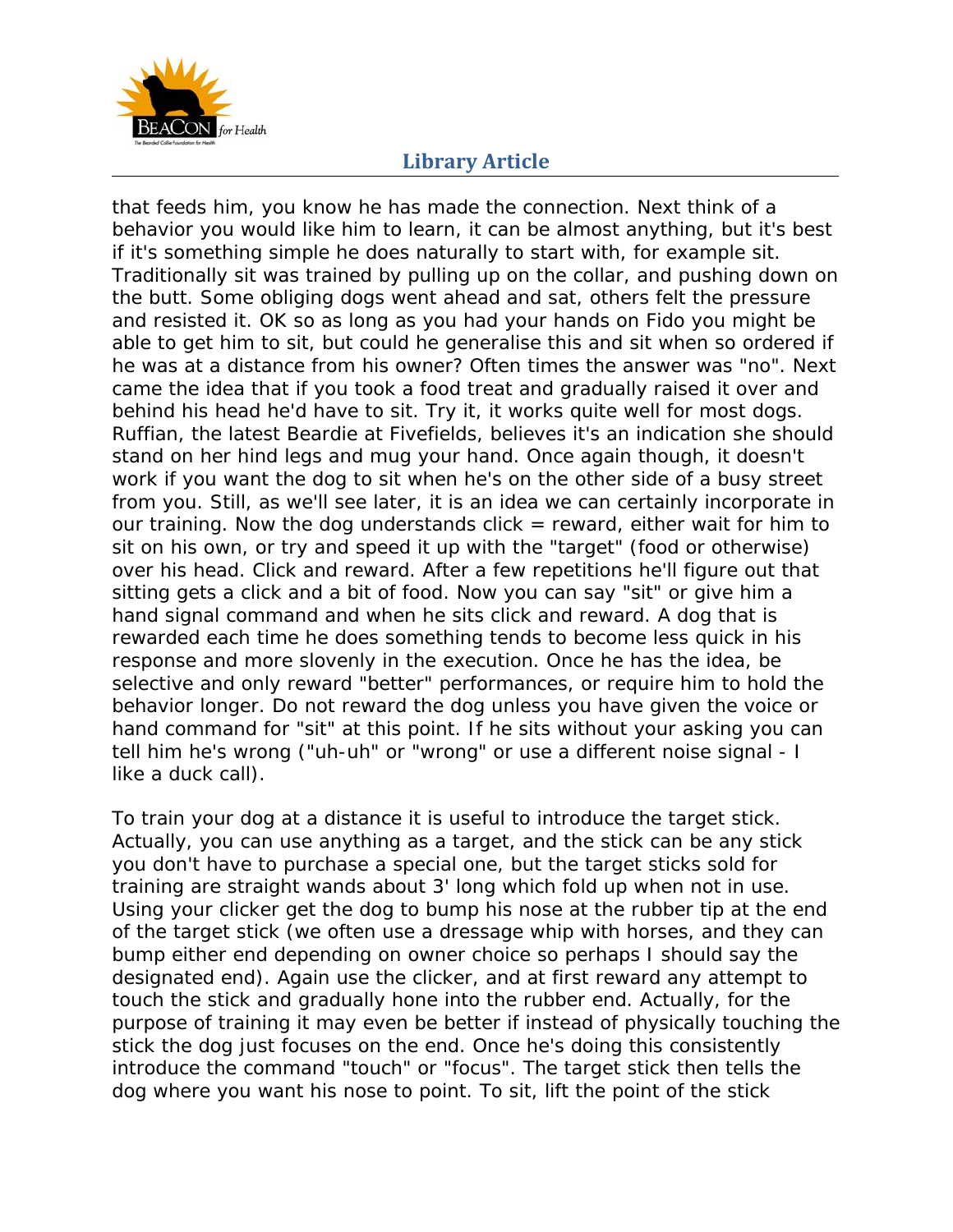

slightly over his head and move it back, the dog doesn't have to be closer than three feet from you. To teach heel, carry the stick beside you at first where you want your dog's nose. Gradually choke up on the stick, the dog's focus rises, he looks at your hip. He has the command "heel" and you can continue to choke up on the stick and finally lose it entirely. One of the first target exercises is to get your dog to spin a circle after the target stick to get the idea of following.

If you want to teach drop on recall put the stick flat on the ground between you and the dog. Place the dog in a stay, and walk to the other side of the stick. Call him, as he comes, give the command "touch", as he gets the idea replace "touch" with "down".

Basically you can use these two simple tools to train your Beardie to do just about anything. The only limitation is your imagination and his dexterity. There's nothing magical about clickers. You could use a different bridge between a behavior and a reward. One that we've all employed is praise. The trouble is we don't always use it with sufficient discrimination. In the vet's office Fido is quivering with fear, we pet him, "It's OK, there, there, good dog." Well guys we've just reinforced his fear. Not only have we told him he's a good boy for being afraid, our tone of anxiety tells him he really should be upset, after all Mom's shaking in her paws too. The dog is running off into the distance and we're calling, "Here Fido, good boy," as we grit our teeth and our body language says "I'm going to shake the stuffing out of you if I ever get my hands on you, you good-for-nothing  $@#$ \$%!" If we only said "Good Boy," when he really did do something we wanted and in the way we wanted, it'd be just fine, but we don't.

In the obedience ring clickers are taboo. Resourceful owners have used a sniff (hard if you really do have a runny nose) or even a name other than their dog's own name, as successful bridges. As long as they make you think about what you are reinforcing almost any bridge will work. Clickers are nice because they are an unusual sound and one that carries well. (One of the Chilean Olympic show-jumping team quickly learned to use the clicker to train his horses. One day he watched his daughter ride a beautiful round from the distant stands, as she pulled her horse up, she heard her father click her. She nearly fell off her horse with amusement, but reports that since then she's not felt nearly as much tension in the ring.)